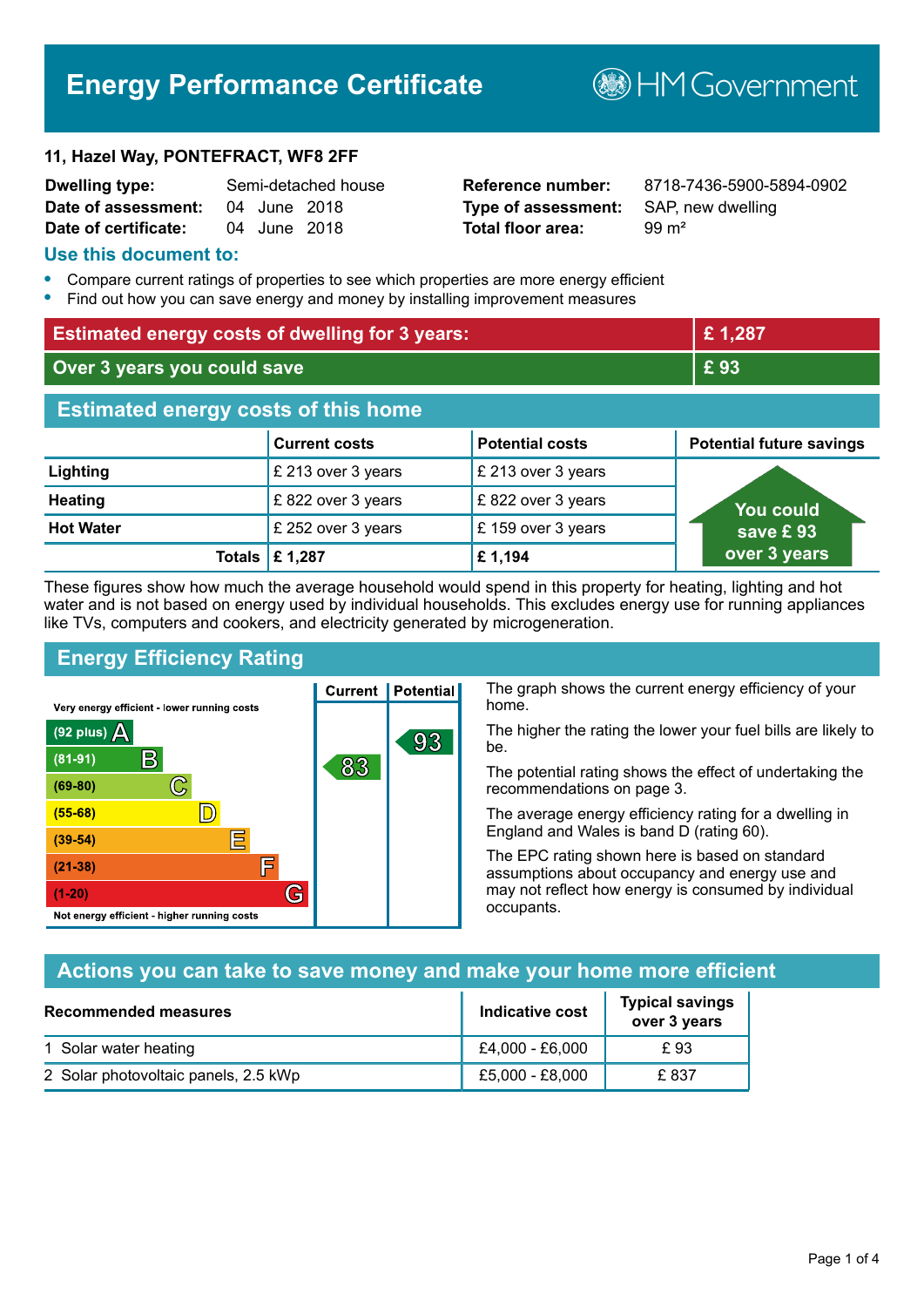#### 11, Hazel Way, PONTEFRACT, WF8 2FF 04 June 2018 RRN: 8718-7436-5900-5894-0902

**Energy Performance Certificate**

# **Summary of this home's energy performance related features**

| <b>Element</b>        | <b>Description</b>                                                | <b>Energy Efficiency</b> |
|-----------------------|-------------------------------------------------------------------|--------------------------|
| Walls                 | Average thermal transmittance 0.26 W/m <sup>2</sup> K             | *****                    |
| Roof                  | Average thermal transmittance 0.14 W/m <sup>2</sup> K             | *****                    |
| Floor                 | Average thermal transmittance 0.13 W/m <sup>2</sup> K             | *****                    |
| <b>Windows</b>        | High performance glazing                                          | *****                    |
| Main heating          | Boiler & underfloor, mains gas                                    | ★★★★☆                    |
| Main heating controls | Time and temperature zone control                                 | *****                    |
| Secondary heating     | None                                                              |                          |
| Hot water             | From main system                                                  | ★★★★☆                    |
| Lighting              | Low energy lighting in all fixed outlets                          | *****                    |
| Air tightness         | Air permeability 4.4 m <sup>3</sup> /h.m <sup>2</sup> (as tested) | ★★★★☆                    |

Thermal transmittance is a measure of the rate of heat loss through a building element; the lower the value the better the energy performance.

Air permeability is a measure of the air tightness of a building; the lower the value the better the air tightness.

Current primary energy use per square metre of floor area: 96 kWh/m² per year

# **Low and zero carbon energy sources**

Low and zero carbon energy sources are sources of energy that release either very little or no carbon dioxide into the atmosphere when they are used. Installing these sources may help reduce energy bills as well as cutting carbon. There are none provided for this home.

# **Your home's heat demand**

This table shows the energy used for space and water heating by an average household in this property.

#### **Heat demand**

| Space heating (kWh per year) | 4.048 |
|------------------------------|-------|
| Water heating (kWh per year) | 1.865 |

If you built your own home and, as part of its construction, you installed a renewable heating system, you could receive Renewable Heat Incentive (RHI) payments. The estimated energy required for space and water heating will form the basis of the payments. For more information, search for the domestic RHI on the www.gov.uk website.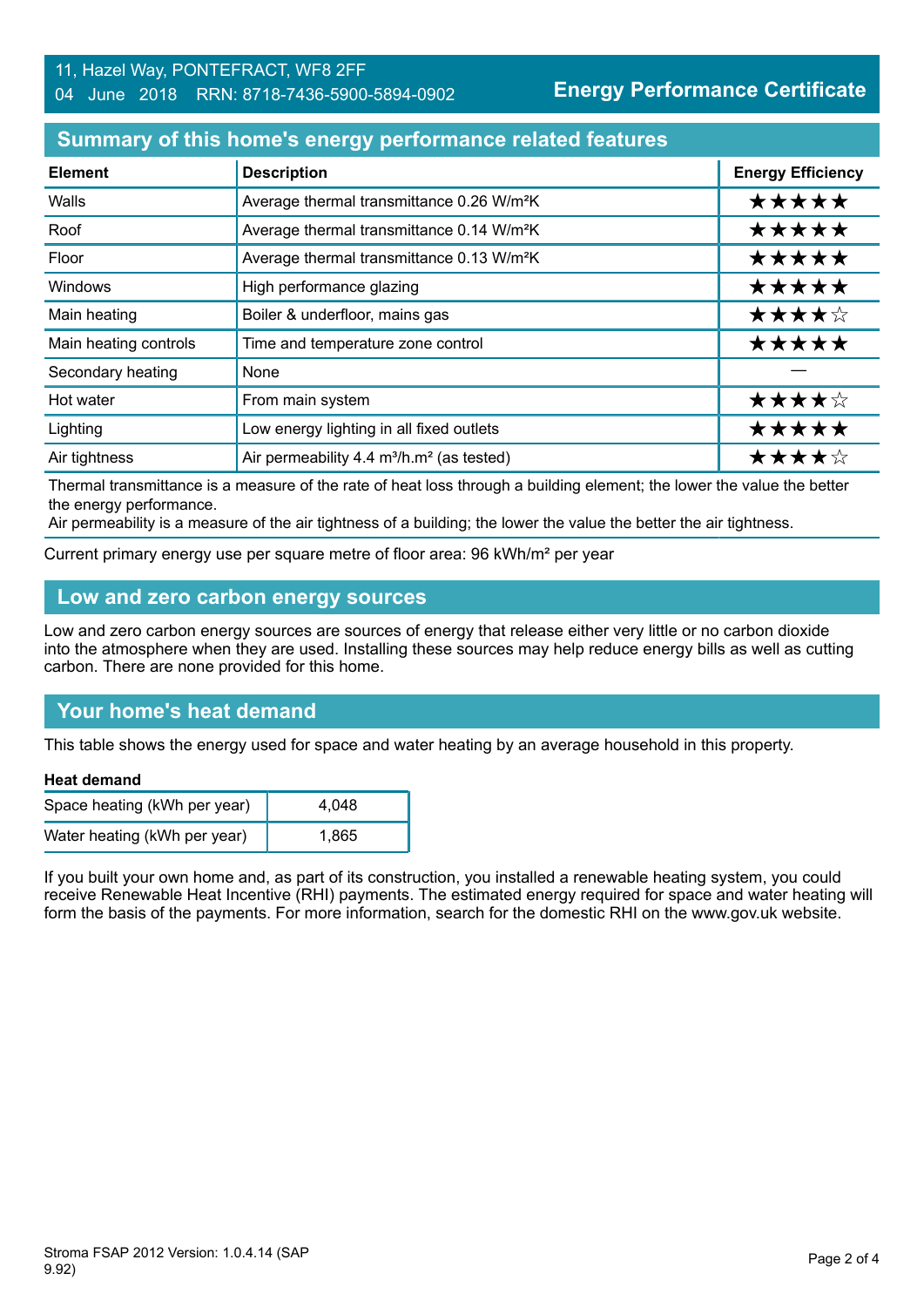#### 11, Hazel Way, PONTEFRACT, WF8 2FF 04 June 2018 RRN: 8718-7436-5900-5894-0902

#### **Recommendations**

The measures below will improve the energy performance of your dwelling. The performance ratings after improvements listed below are cumulative; that is, they assume the improvements have been installed in the order that they appear in the table. To receive advice on what measures you can take to reduce your energy bills, visit www.simpleenergyadvice.org.uk or call freephone 0800 444202. Before installing measures, you should make sure you have secured the appropriate permissions, where necessary. Such permissions might include permission from your landlord (if you are a tenant) or approval under Building Regulations for certain types of work.

| <b>Recommended measures</b>        | <b>Indicative cost</b> | <b>Typical savings</b><br>per year | <b>Rating after</b><br>improvement |
|------------------------------------|------------------------|------------------------------------|------------------------------------|
| Solar water heating                | £4,000 - £6,000        | £ 31                               | <b>B84</b>                         |
| Solar photovoltaic panels, 2.5 kWp | £5,000 - £8,000        | £279                               | A93                                |